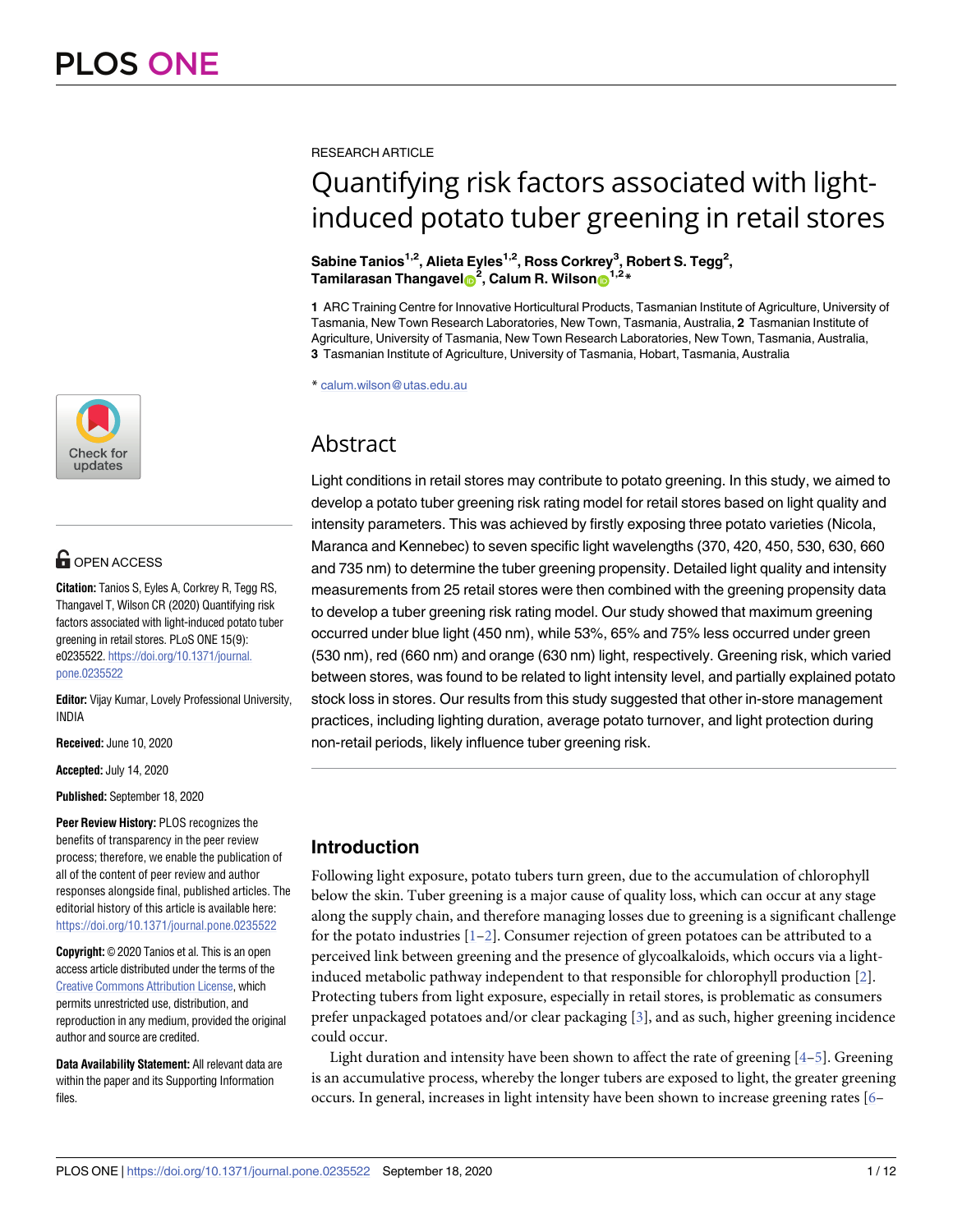<span id="page-1-0"></span>**Funding:** CRW and ST received funding from the Australian Research Council's Industrial Transformation Training Centres scheme under Grant IC140100024 (htpps://arc.gov.au). The funder had no role in study design, data collection and analysis, decision to publish, or preparation of the manuscript.

**Competing interests:** The authors have declared that no competing interests exist.

[8\]](#page-10-0). A light intensity of 750 lx (10 μmol m<sup>-2</sup> s<sup>-1</sup>) was sufficient to induce maximum greening, while exposure above this value, 750-1250 lx (10-17  $\mu$ mol m<sup>-2</sup> s<sup>-1</sup>), did not increase greening [\[4](#page-10-0)].

Lighting types and spectral composition have also been shown to influence greening. For example, the rate of chlorophyll accumulation was higher under sodium and fluorescent lighting compared to low- and high-pressure mercury lighting [\[9](#page-10-0)]. Recently, it was shown that the use of fiber optic lighting or a combination of fiber optic with standard fluorescent lighting significantly reduced greening progression more than either ceramic metal halide or halogen light sources [\[10](#page-10-0)]. Previous studies of light spectral quality have identified blue wavelengths to elicit a faster progression of greening compared to other wavelengths [\[4](#page-10-0), [11,](#page-10-0) [12\]](#page-10-0). For example, higher greening propensity occurred when potato tubers were exposed to blue (475 nm) and red (675 nm) compared to green (525 nm) and yellow (575 nm) light [\[11\]](#page-10-0). This research was conducted using light filters [\[11,](#page-10-0) [12\]](#page-10-0) or celluloid sheets of various colours [[4](#page-10-0)]. The effect of specific light wavelengths on tuber greening requires further evaluation particularly using technologies such as light-emitting diodes (LEDs) that allow a more precise level of light manipulation.

Given that light is the major driver of potato greening, is it then possible to identify retail stores with high greening risk based on light quality and intensity alone? To explore this approach, this study firstly investigated the impact of specific light wavelengths on greening propensity in three potato varieties under laboratory conditions. Subsequently, measurement of the intensity and light quality of 25 retail stores was used to generate a greening risk rating for individual stores. A survey of the store managers from each retail store provided additional details on in-store management practices and factors that may also contribute to greening response, and thus potato stock loss.

# **Materials and methods**

#### **Plant material**

Three potato varieties, Nicola, Maranca and Kennebec, known to have low, mid and high susceptibility to greening, respectively [\[13](#page-10-0)], were selected for the laboratory experiment. Seed tubers were propagated in 20 cm diameter plastic pots with potting mix containing sand, peat, and composted pine bark (10:10:80; pH 6.0) pre-mixed with Osmocote 16–3.5–10 NPK resincoated fertilizer (Scotts Australia Pty Ltd. Baulkham Hills, Australia), and grown under controlled glasshouse conditions, between 18 and 24 ˚C. Soil was regularly topped up to protect growing tubers from light exposure. Each variety was harvested following natural senescence. Tubers that formed close to the soil surface were discarded while the remainder were stored in the dark at room temperature for approximately 30 days to allow post-harvest maturation. All selected tubers were of similar size and free of visible damage.

#### **Light exposure treatment**

For each of the eight light treatments (full white light, 370, 420, 450, 530, 620, 660, and 735 nm; [Table](#page-2-0) 1), three tubers of each variety were placed in separate growth chambers, equipped with spectral programmable LED lighting (RX30 Heliospectra, Sweden). Tubers were uniformly exposed for 120 consecutive hours, with a photosynthetic photon flux density of approximately 13  $\mu$ mol m<sup>-2</sup> s<sup>-1</sup> at 20 °C.

#### **Colour assessment**

Tuber colour was measured with a colorimeter (Konica Minolta CR-400, Osaka, Japan), standardized against a white tile, using  $L^*$  (lightness), a<sup>\*</sup> (green-red axis), and  $b^*$  (blue-yellow axis)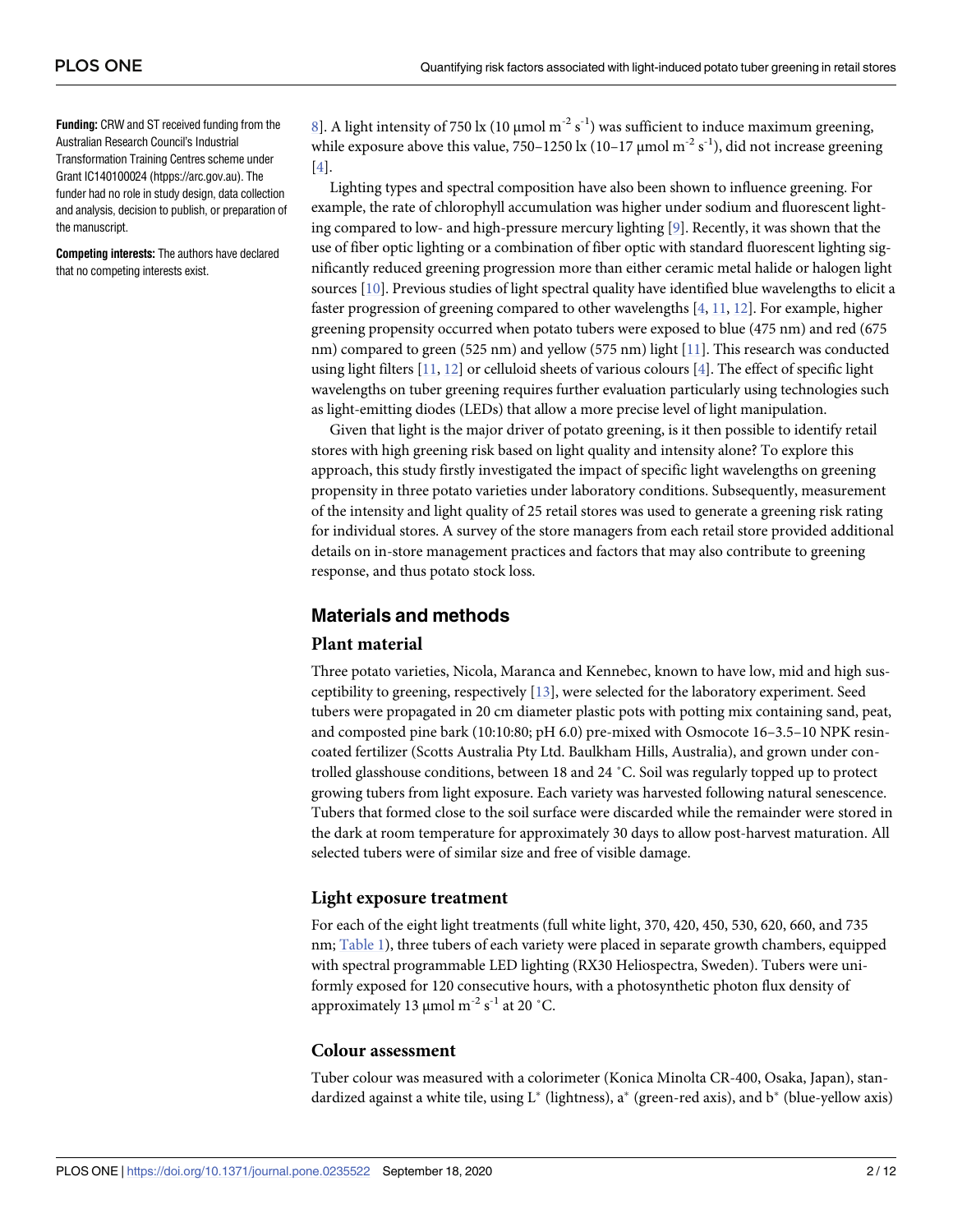| Light Wavelengths (nm) | <b>Varieties</b> | $\Delta$ Chlorophyll $(mg~L^{-1})$ | Average $\Delta$ Chlorophyll (mg L <sup>-1</sup> ) | $\Delta E^*$ ab  | Average $\Delta E^*ab$ |
|------------------------|------------------|------------------------------------|----------------------------------------------------|------------------|------------------------|
| 450 (Blue)             | Nicola           | $3.23 \pm 0.38$                    | $4.73 \pm 0.66$ a                                  | $15.16 \pm 1.25$ | $17.71 \pm 1.42$ a     |
|                        | Maranca          | $3.70 \pm 0.19$                    |                                                    | 16.09±0.86       |                        |
|                        | Kennebec         | 7.27±0.44                          |                                                    | 21.89±1.27       |                        |
| (White)                | Nicola           | $1.37 \pm 0.04$                    | $2.89 \pm 0.49$ b                                  | $9.85 \pm 2.68$  | $13.46 \pm 1.17$ b     |
|                        | Maranca          | $2.61 \pm 0.15$                    |                                                    | $13.00 \pm 1.3$  |                        |
|                        | Kennebec         | $4.70 \pm 0.23$                    |                                                    | $17.55 \pm 1.5$  |                        |
| 420 (Violet)           | Nicola           | $1.63 \pm 0.11$                    | $2.75 \pm 0.35$ bc                                 | $8.97 \pm 0.26$  | $11.83 \pm 1.3$ bc     |
|                        | Maranca          | $2.71 \pm 0.21$                    |                                                    | $10.06 \pm 0.44$ |                        |
|                        | Kennebec         | $3.92 \pm 0.34$                    |                                                    | $16.45 \pm 1.09$ |                        |
| 530 (Green)            | Nicola           | $1.22 \pm 0.03$                    | $2.21 \pm 0.39$ c                                  | 5.98±0.97        | $8.78 \pm 1.18$ cd     |
|                        | Maranca          | $1.67 + 0$                         |                                                    | $7.13 \pm 0.46$  |                        |
|                        | Kennebec         | $3.73 \pm 0.2$                     |                                                    | $13.22 \pm 0.59$ |                        |
| 660 (Red)              | Nicola           | $1.05 \pm 0.18$                    | $1.65 \pm 0.22$ d                                  | $5.10 \pm 0.24$  | $6.81 \pm 0.98$ d      |
|                        | Maranca          | $1.61 \pm 0.23$                    |                                                    | $8.07 \pm 0.69$  |                        |
|                        | Kennebec         | $2.30 \pm 0.37$                    |                                                    | $7.25 \pm 1.41$  |                        |
| 630 (Orange)           | Nicola           | $0.25 \pm 0.07$                    | $1.20 \pm 0.48$ d                                  | $4.16 \pm 0.42$  | $7.22 \pm 1.63$ d      |
|                        | Maranca          | $1.56 \pm 0.11$                    |                                                    | 7.79±1.57        |                        |
|                        | Kennebec         | $1.78 \pm 0.12$                    |                                                    | $9.70 \pm 1.37$  |                        |
| 370 (Ultraviolet)      | Nicola           | $0.40 \pm 0.12$                    | $1.14 \pm 0.20$ d                                  | $3.79 \pm 1.46$  | $6.77 \pm 0.89$ d      |
|                        | Maranca          | $1.58 \pm 0.13$                    |                                                    | $7.71 \pm 1.53$  |                        |
|                        | Kennebec         | $1.44 \pm 0.21$                    |                                                    | $8.82 \pm 2.12$  |                        |
| 735 (Far red)          | Nicola           | $0.26 \pm 0.004$                   | $0.55 \pm 0.11$ e                                  | $2.81 \pm 0.51$  | $4.17 \pm 0.44$ e      |
|                        | Maranca          | $0.40 \pm 0.02$                    |                                                    | $4.27 \pm 0.61$  |                        |
|                        | Kennebec         | $0.68 \pm 0.29$                    |                                                    | $5.42 \pm 0.16$  |                        |
| P value                |                  |                                    | < 0.0001                                           |                  | < 0.0001               |

<span id="page-2-0"></span>

|  |  | Table 1. Greening response of three potato varieties after 120 hours of light exposure to different light wavelengths. |  |
|--|--|------------------------------------------------------------------------------------------------------------------------|--|
|  |  |                                                                                                                        |  |

Parameters assessed include changes in both chlorophyll content (ΔChlorophyll) and tuber skin colour (ΔE�ab). Data represent means ± SE. Different letters within each column indicate that means for each of ΔChlorophyll and ΔE�ab are significantly different between different light treatments at P *<*0.05 using Fisher's protected least significant difference (LSD) test.

<https://doi.org/10.1371/journal.pone.0235522.t001>

parameters. Colour measurements were taken with three technical replicates, from the stem, the middle and the bud end of each tuber, immediately before and five days after light exposure treatment. Colour difference was calculated as follows:

$$
\Delta E * ab = [(\Delta L*)^2 + (\Delta a*)^2 + (\Delta b*)^2]^{1/2}
$$

Where  $\Delta L^*$ ,  $\Delta a^*$  and  $\Delta b^*$  represent the differences in  $L^*$ ,  $a^*$  and  $b^*$  values before and after light treatments.

#### **Chlorophyll analysis**

Three periderm disks from each tuber (1.5 mm thick and 1 cm diameter) were cut using a cork borer from the stem, the middle and the bud end of each tuber periderm. The disks were snap frozen in liquid nitrogen and ground to powder using a mortar and pestle. Samples were extracted with 5 mL of N, N-dimethylformamide for chlorophyll analysis. All samples were stored at 4 °C in the dark for 24 hours. After centrifugation for 15 min at 2500  $\times$  g, the absorbance was measured with a spectrophotometer (Thermo Scientific Spectronic 200E) at 647 and 664 nm. Chlorophyll concentrations were determined according to  $[14]$ , using the below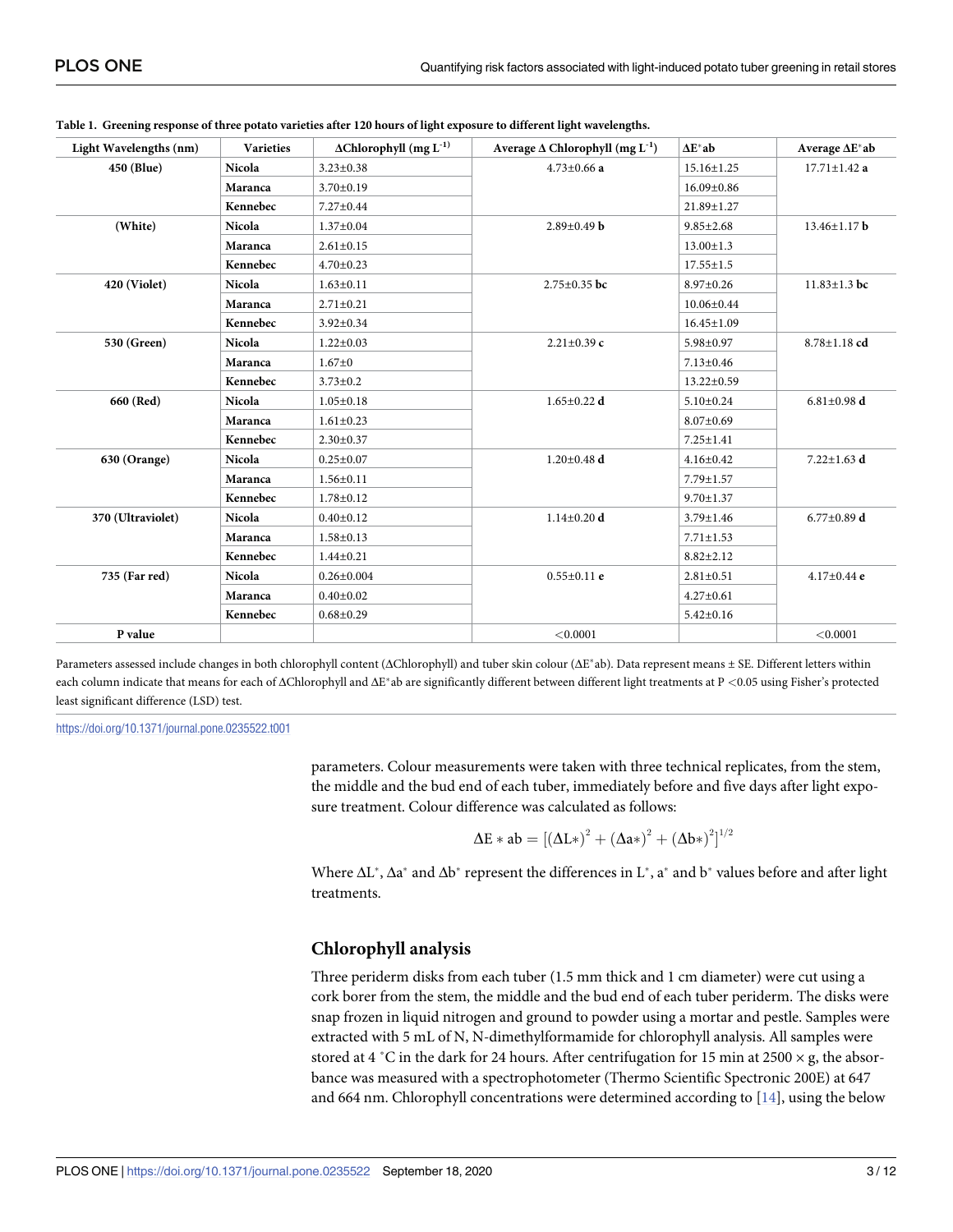<span id="page-3-0"></span>equation and expressed in mg  $L^{-1}$  fresh weight:

Total chlorophyll =  $17.67(A647) + 7.12(A664)$ .

#### **Assessment of lighting conditions in retail stores**

A survey of 25 retail stores in Tasmania, Australia was conducted in October 2018 to assess the light intensity and spectra around the potato display area. The store survey was approved by the University of Tasmania Social Sciences Human Research Ethics Committee (Ref. H0017175). The lowest and highest light intensities ( $\mu$ mol m<sup>-2</sup> s<sup>-1</sup>) were measured using a PAR light meter (Apogee MQ-500, Apogee Instruments, United States) positioned just above the displayed potatoes. Light quality was measured using a spectroradiometer (ASD HandHeld 2, Malvern Panalytical, Longmont CO USA), with 15 replications recorded for each store. Spectra were acquired in raw digital numbers (DN) for each wavelength.

#### **Potato losses in retail stores**

Potato stock loss data for washed Nicola (2 kg bags), were obtained for each of the 25 retail stores for a period of 5 years (2014–2019). The stock loss reflected the percentage of bags that were considered not suitable for sale, predominantly due to tuber greening.

#### **Survey of store managers**

Of the 25 retail stores, 17 store/produce managers completed the online surveys. The survey consisted of ten questions (S3 [Fig](#page-9-0)) aimed at identifying managers' perception of greening and management strategies employed in stores to reduce greening.

#### **Statistical analysis**

For the light exposure in growth chamber experiments, the effect of light wavelengths on greening ( $\Delta$  chlorophyll and  $\Delta E^*$ ab) of different varieties were analysed using two-way analysis of variance. Means were separated using Fisher's protected least significant difference (LSD) test (p *<* 0.05). Analyses were conducted using R version 3.6.1 [\[15\]](#page-10-0).

For the store lighting assessment experiments, spectra from all stores were standardised by subtracting the minimum value per replicate from each spectrum, and then averaging the replicated spectra for each store. In order to generate a risk profile for each store, based on lighting conditions, we firstly generated weighting functions for Nicola, Maranca and Kennebec ([S1](#page-9-0) [Fig\)](#page-9-0) using the chlorophyll concentrations at specific light wavelengths (370, 420, 450, 530, 620, 660, and 735 nm), as determined from the controlled experiment. Chlorophyll values were lin-early interpolated for all wavelengths (325–735 nm) between each pair of points (S1 [Fig\)](#page-9-0). Secondly, the weighting function was multiplied by the average spectra obtained in each store, resulting in a 'weighted luminance area'. The area under the 'weighted luminance' profile was considered as the greening risk metric for each store.

A linear regression approach was used to assess the relationships between greening risk metric and i) light intensity; ii) ceiling height; and iii) historical potato stock loss in stores for Nicola. Software used was PROC REG in SAS version 9.4.

#### **Results**

#### **Greening response to different light wavelengths**

Significant differences were found in greening response between tubers exposed to different light wavelengths, with comparable responses observed for greening parameters measured,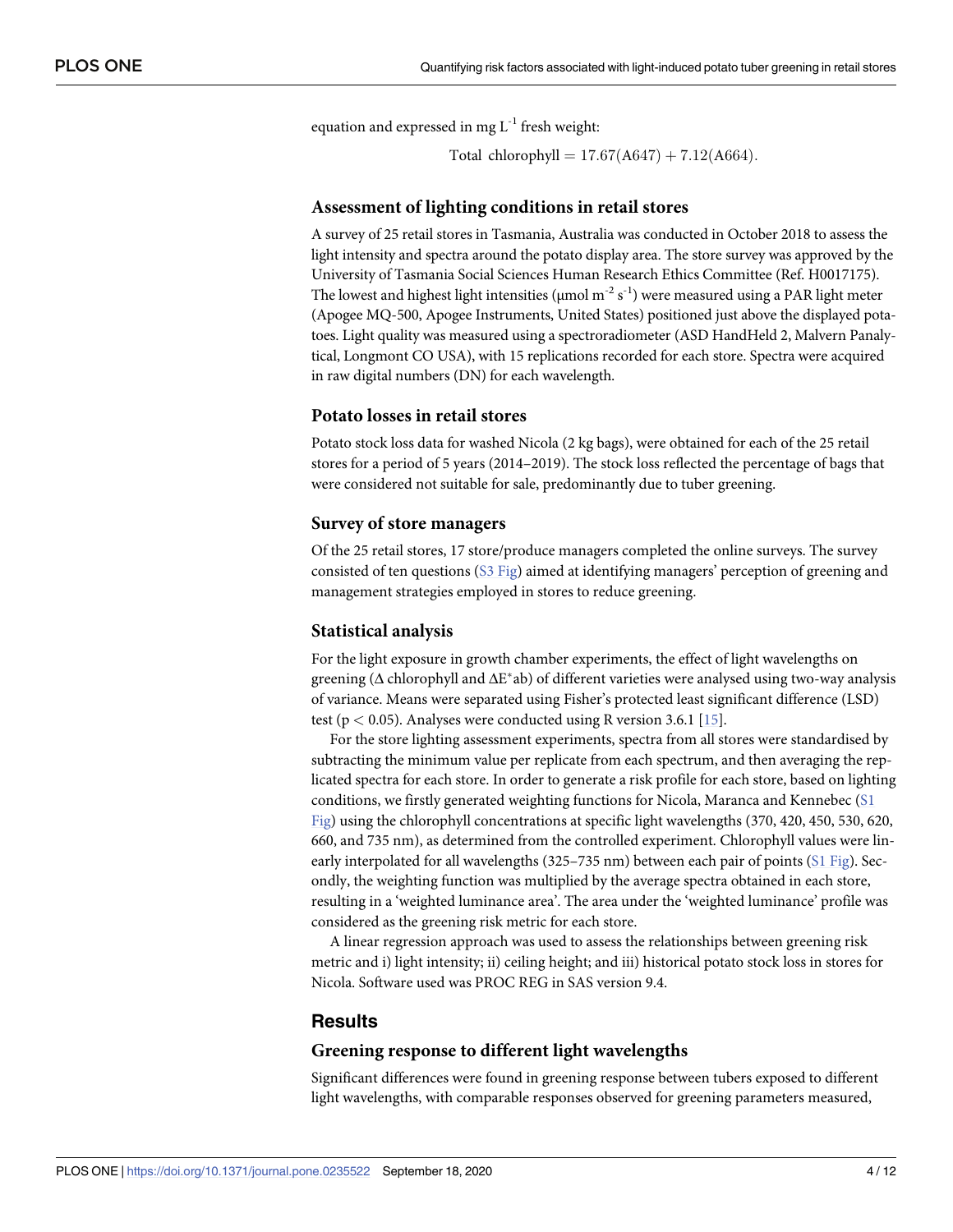<span id="page-4-0"></span>chlorophyll concentration and tuber skin colour. For all three cultivars, maximum greening occurred when tubers were exposed to 450 nm (blue), followed by white, 420 (violet) and 530 nm (green), and then 660 nm (red), 620 (orange) and 370 (ultraviolet), while the lowest greening rates were obtained at 735 nm (far red) [\(Table](#page-2-0) 1).

#### **Light intensity in retail stores**

Light intensity, just above the potato surface on store shelves, varied between the 25 retail stores, with one store (store T) having a range of intensities as low as 3-6  $\mu$ mol m<sup>-2</sup> s<sup>-1</sup>, while another (store K) having intensities as high as 19–46 µmol m<sup>-2</sup> s<sup>-1</sup> across readings (Fig 1). The average intensity varied from 4.5 to 32.5  $\mu$ mol m $^{-2}$  s $^{-1}$ .

#### **Light spectra in retail stores**

As revealed by the spectral data, most stores were dominated by two primary emission peaks in the blue and orange regions, at approximately 450 and 600 nm, respectively, while a few stores showed three major emission peaks in the blue, green and orange regions, at approximately 450, 545 and 610 nm, respectively [\(Fig](#page-5-0) 2; S1 [File\)](#page-9-0). Two stores showed an additional peak in the far-red region at around 820 nm. There was substantial variability in the intensity of emissions between stores (S1 [File\)](#page-9-0).

#### **Greening risk rating based on lighting conditions in retail stores**

Based on quantitative analysis of lighting conditions, substantial differences in greening risks were found across stores for each of the three varieties, with some (e.g. Stores O, B, P and E) having around three-fold higher risk than others (e.g. Store T) [\(Fig](#page-5-0) 3). The highest greening risk was recorded for Kennebec, followed by Maranca then Nicola ([Fig](#page-5-0) 3).

In general, greening risk was found to be related to light intensity level in stores ( $R^2 = 0.48$ ; p*<*0.001; [Fig](#page-6-0) 4). Ceiling heights (S1 [Table](#page-9-0)) showed no relationship with greening risk (S2 [Fig\)](#page-9-0). Similarly, there appeared to be no relationship between light spectral pattern and greening risk.

#### **Survey with store managers**

Of the 17 out of 25 online surveys completed, greening was identified as an issue by 65% of store managers resulting in tuber waste. Further, 16 out of the 17 store managers believed that



**Fig 1. Average light intensity in 25 retails stores (A-Y) measured at potato display height.** The vertical bar shows the lowest and highest light intensities at each store.

<https://doi.org/10.1371/journal.pone.0235522.g001>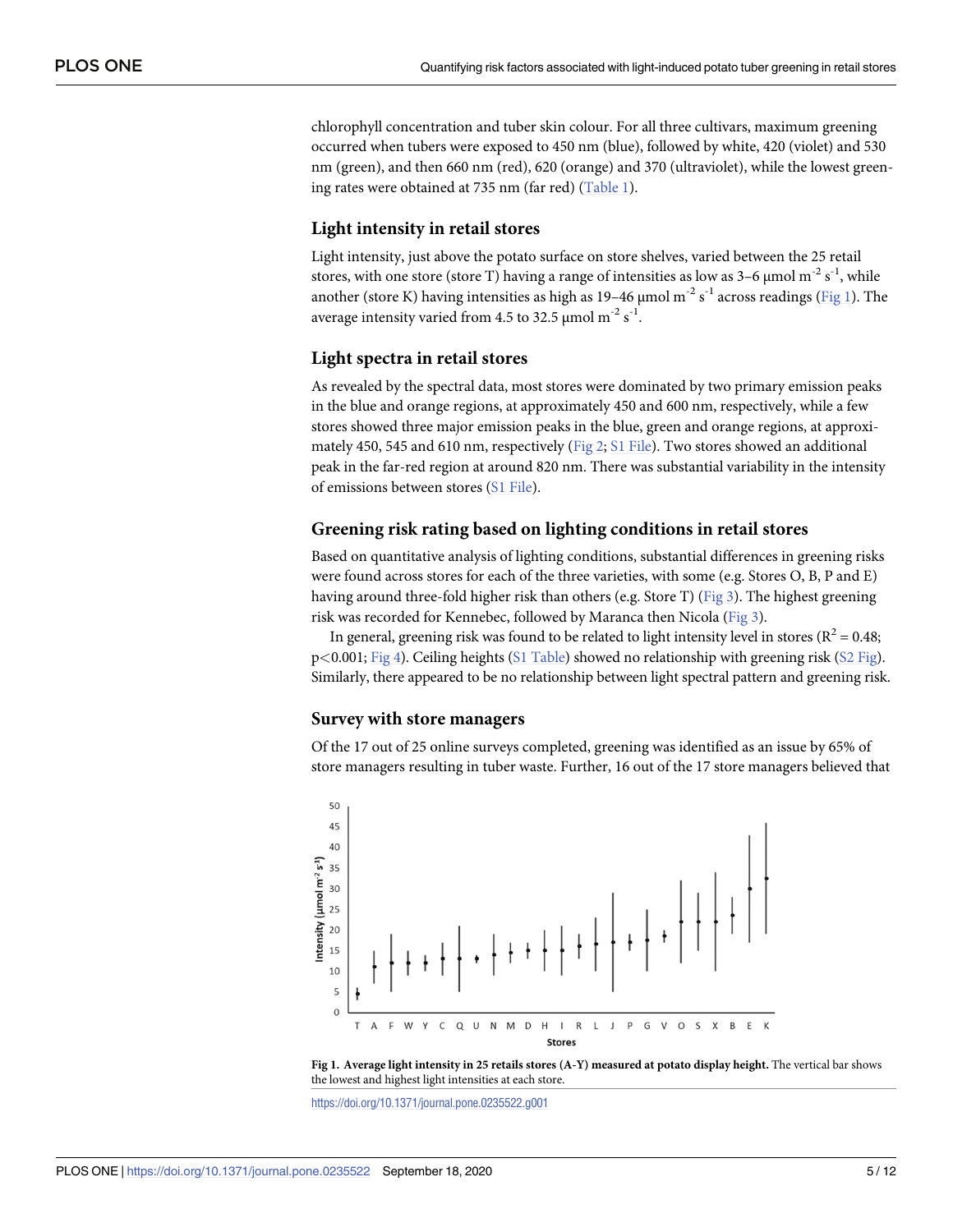<span id="page-5-0"></span>



<https://doi.org/10.1371/journal.pone.0235522.g002>



#### Greening risk metric

[Fig](#page-4-0) 3. Greening risk rating based on lighting conditions in 25 retail stores (A-Y) for three potato varieties. Risk rating incorporates light spectral patterns (an average of 15 spectral measurements taken randomly at potato shelf height) coupled with greening rates, at specific light wavelengths, obtained under controlled experimental conditions.

<https://doi.org/10.1371/journal.pone.0235522.g003>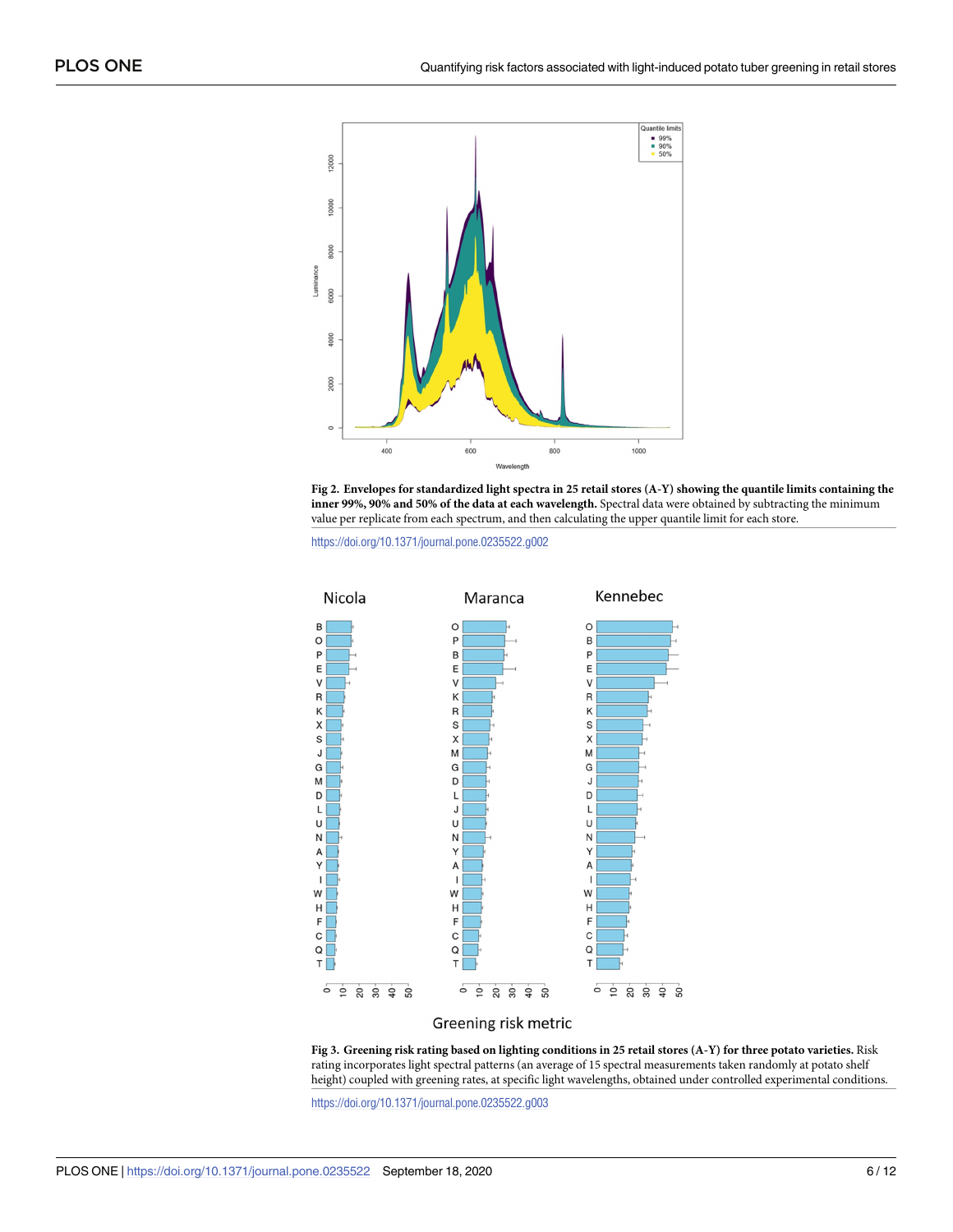<span id="page-6-0"></span>

**[Fig](#page-4-0) 4. Fitted regressions with observed data of average intensity versus greening risk.** The shaded areas are the 95% confidence and prediction intervals. Each letter represents an individual retail store.

<https://doi.org/10.1371/journal.pone.0235522.g004>

greening was the main reason for customer rejection of potatoes (S3 [Fig\)](#page-9-0). Stores had varying lighting and display practices with the number of hours of illumination ranging from 14 to 24 hours per day (S3 [Fig\)](#page-9-0). Although all stores covered potatoes displayed on store shelves overnight, the material used differed between stores, including tarpaulin, plastic covers, cloth and bin liners, while in the storage area, 71% of stores were found to cover potato bins (S3 [Fig\)](#page-9-0). Prior to being displayed, potatoes could be stored for up to two days and once on display, they could remain on the shelf for up to two days. The majority (71%) of store managers noticed that the highest greening rates occurred during summer (S3 [Fig](#page-9-0)).

#### **Potato losses in stores**

The percentage of discarded Nicola 2 kg bags varied across stores over the 5-year data period, with losses ranging from 0.8% to 5.6% ([Table](#page-7-0) 2). The average loss across all stores was 2.3%. Despite a low  $R^2$  of 0.2, there was a significant positive linear relationship between greening risk and potato stock loss (Stockloss =  $2.9+0.35$ <sup>\*</sup>Greening risk; p<0.05) [\(Fig](#page-8-0) 5).

## **Discussion**

Under controlled conditions, we showed tuber greening, for all three potato varieties, was greatest under blue light with 53%, 65% and 75% less greening occurring under green, red and orange light, respectively. We coupled these findings with direct in-store measurements of lighting conditions to develop a tuber greening risk rating model. Significant differences in greening risk based on measured lighting were found across stores. The tuber greening risk metric was able to partially explain historic average potato stock loss in stores.

Our finding that the highest chlorophyll concentrations were found at 450 nm (blue), is in accordance with the results of  $[11]$  $[11]$  $[11]$ . However, they also reported that 675 nm (red) was effective for synthesis of chlorophyll a and b [\[11\]](#page-10-0)–in contrast, we found greening was three-fold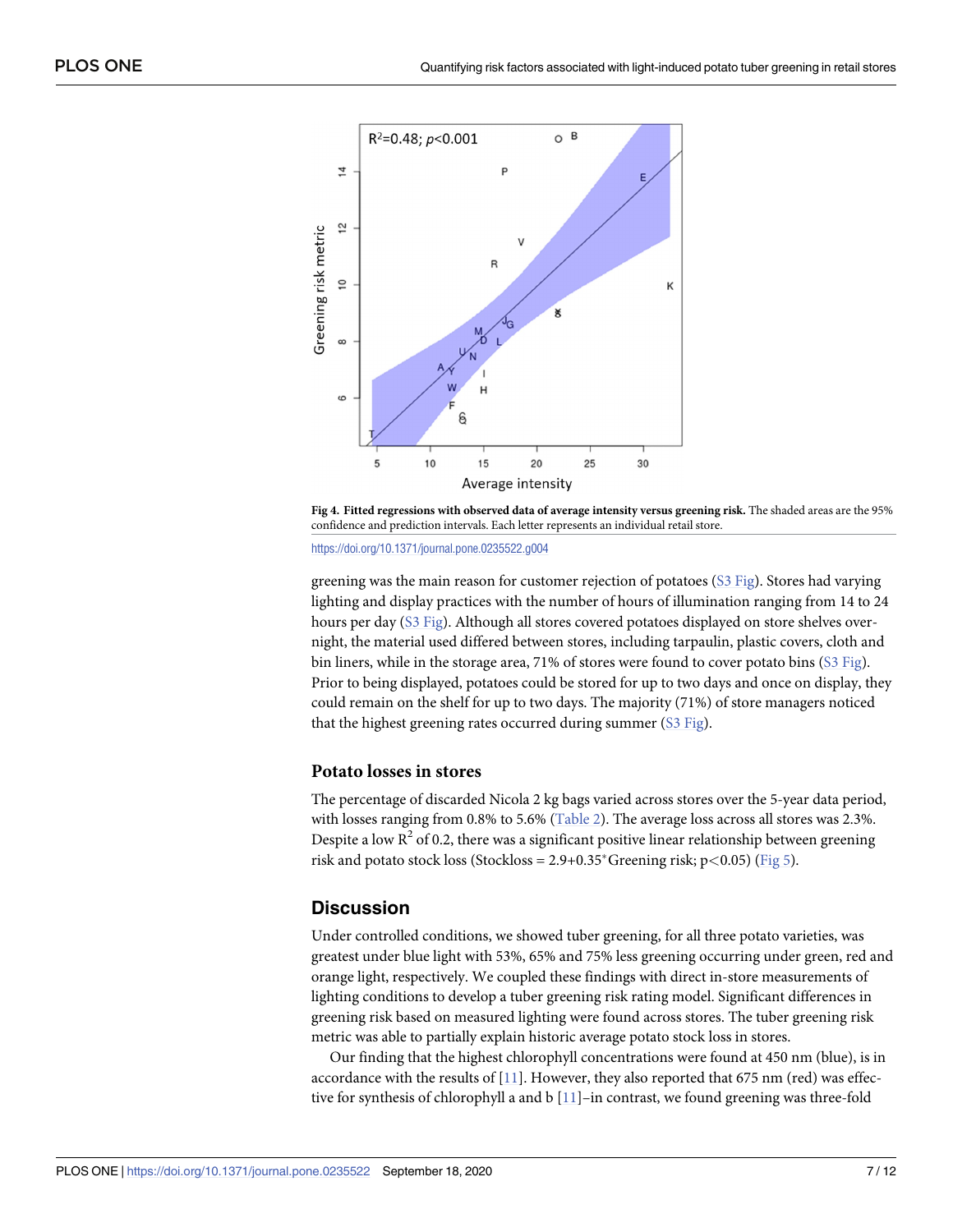| <b>Stores</b>           | Stock loss (%) |
|-------------------------|----------------|
| $\mathbf A$             | $1.8\,$        |
| $\, {\bf B}$            | $5.6\,$        |
| ${\bf C}$               | $1.7\,$        |
| ${\rm D}$               | $1.5\,$        |
| ${\bf E}$               | $1.9\,$        |
| ${\bf F}$               | $2.2\,$        |
| ${\bf G}$               | $4.0\,$        |
| $\rm H$                 | 2.7            |
| $\rm I$                 | $1.3\,$        |
| $\boldsymbol{J}$        | $\rm 0.8$      |
| $\rm K$                 | $\rm 0.9$      |
| $\mathbf L$             | $1.9\,$        |
| $\mathbf M$             | 4.7            |
| ${\bf N}$               | $1.9\,$        |
| $\rm{O}$                | $3.2\,$        |
| ${\bf P}$               | $2.6\,$        |
| ${\sf Q}$               | $1.7\,$        |
| ${\mathbb R}$           | 3.4            |
| $\mathbf S$             | 3.4            |
| $\mathbf T$             | $1.0\,$        |
| ${\bf U}$               | $1.7\,$        |
| $\mathbf V$             | $1.7\,$        |
| $\ensuremath{\text{W}}$ | $1.6\,$        |
| $\mathbf X$             | $2.5\,$        |
| $\mathbf Y$             | $2.9\,$        |
| $\Large\bf Average$     | 2.3            |
|                         |                |

<span id="page-7-0"></span>

| Table 2. Percentage of stock loss for Nicola (2 kg bags) for 25 retail stores (A-Y). |
|--------------------------------------------------------------------------------------|
|--------------------------------------------------------------------------------------|

Data represent the average stock loss for 5 years (2014–2019).

<https://doi.org/10.1371/journal.pone.0235522.t002>

greater at 450 nm than at 660 nm (red). This may be attributed to the broad-band light filters used in earlier studies, which could transmit a mixture of wavelengths that may have confounded results. The intense greening at blue wavelengths observed in this study is consistent with previous studies in leaf tissues, which showed enhanced activity of key chlorophyll enzymes [\[16,](#page-10-0) [17\]](#page-10-0), leading to higher chlorophyll accumulation as compared to red light [[18](#page-11-0)– [21\]](#page-11-0).

Light intensity varied between different stores and between different locations around the potato display area in each store, ranging from 3 to 46  $\mu$ mol m<sup>-2</sup> s<sup>-1</sup>. In a survey of seven retail outlets in Washington USA, potatoes were found to be displayed at lower light intensities, ranging from 2 to 10  $\mu$ mol m<sup>-2</sup> s<sup>-1</sup> [\[22\]](#page-11-0). Further, most of the stores also had tubers in lighted displays on refrigerated shelves, with an average light intensity of 28  $\mu$ mol m<sup>-2</sup> s<sup>-1</sup> [\[22\]](#page-11-0). These cooler temperatures could assist in reducing greening propensity [\[2\]](#page-10-0), however, these temperatures may cause cold-induced sweetening [\[23\]](#page-11-0), which could be a concern for fried potato products. In this study, all potatoes were displayed at room temperature (around 20 ˚C) during our store assessment.

The novel tuber greening risk rating indicated some of the surveyed retail stores had up to a three-fold greater risk of greening than others. The increase in greening risk was mainly related to an increase in light intensity, but not to light quality or the height of lighting systems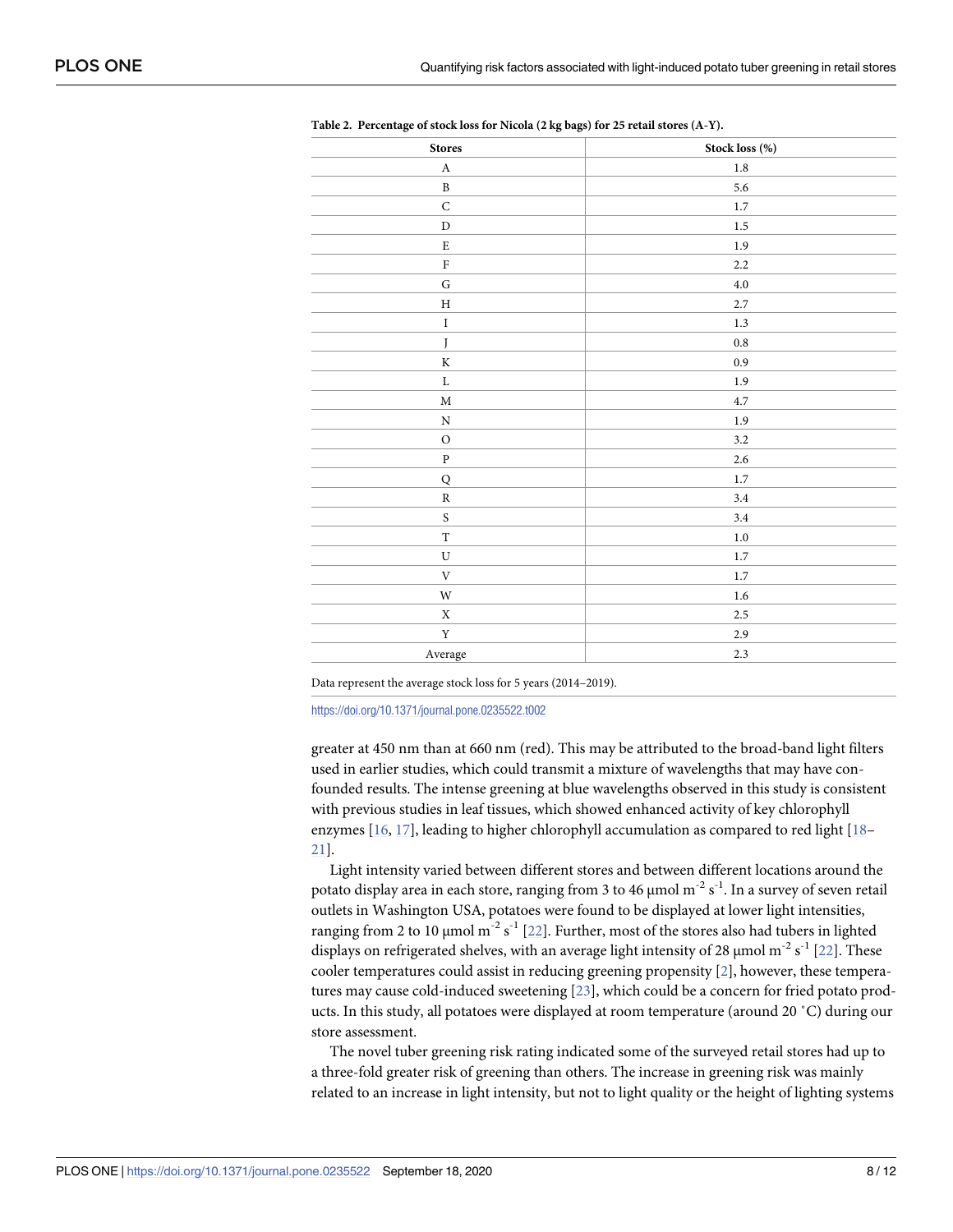<span id="page-8-0"></span>



#### <https://doi.org/10.1371/journal.pone.0235522.g005>

above potato displays. The relationship between tuber greening risk rating and historic stock losses while significant, had a low  $R^2$  value indicating other in-store factors, such as those identified in the online survey are of importance. For example, despite a very high average light intensity of 32.5  $\mu$ mol m<sup>-2</sup> s<sup>-1</sup>, the low stock loss of stores K was surprisingly low (0.9%) [\(Table](#page-7-0) 2), and in this case, may be due to the reduced illumination hours and fast sale turnover (S3 [Fig\)](#page-9-0) rather than light intensity. This finding suggests that for stores identified as vulnerable to greening risk due to lighting conditions can use a range of store management options to mitigate this greening risk.

Management practices and day-to-day operational decisions in stores can have a major impact on greening propensity, and potato stock loss primarily related to the risk of light exposure to tubers. These may include variety selection, stock control and turnover, shop opening hours and methods of displaying produce. Our online survey of store managers provided a snapshot of how some of these factors were managed and identified and the variation between Tasmanian stores. For example, potatoes in stores were exposed to light from half a day up to two days. In contrast, longer exposure times, ranging from 1 to 2 days to 1–2 weeks, were reported in a telephone survey of six produce managers at major chain groceries in Wisconsin USA [[1](#page-10-0)]. Likewise, variations in the duration of lighting were found between different retail stores, which ranged from 14 to 24 hours per day. Furthermore, whether potatoes are displayed in bags or loose could affect the level of light reaching tubers and therefore, is another factor affecting in-store greening. Our survey also reported that greening was higher in the summer months with longer daylengths, during which potatoes in retail stores are either from the end of season stock, with long storage duration, or from the early harvested potato stock, with less mature skin and as such higher greening tendency [\[13\]](#page-10-0).

## **Conclusions**

In conclusion, our study generated a novel potato tuber greening risk rating of retail stores based on lighting conditions, which impact potato stock losses, and can be influenced by store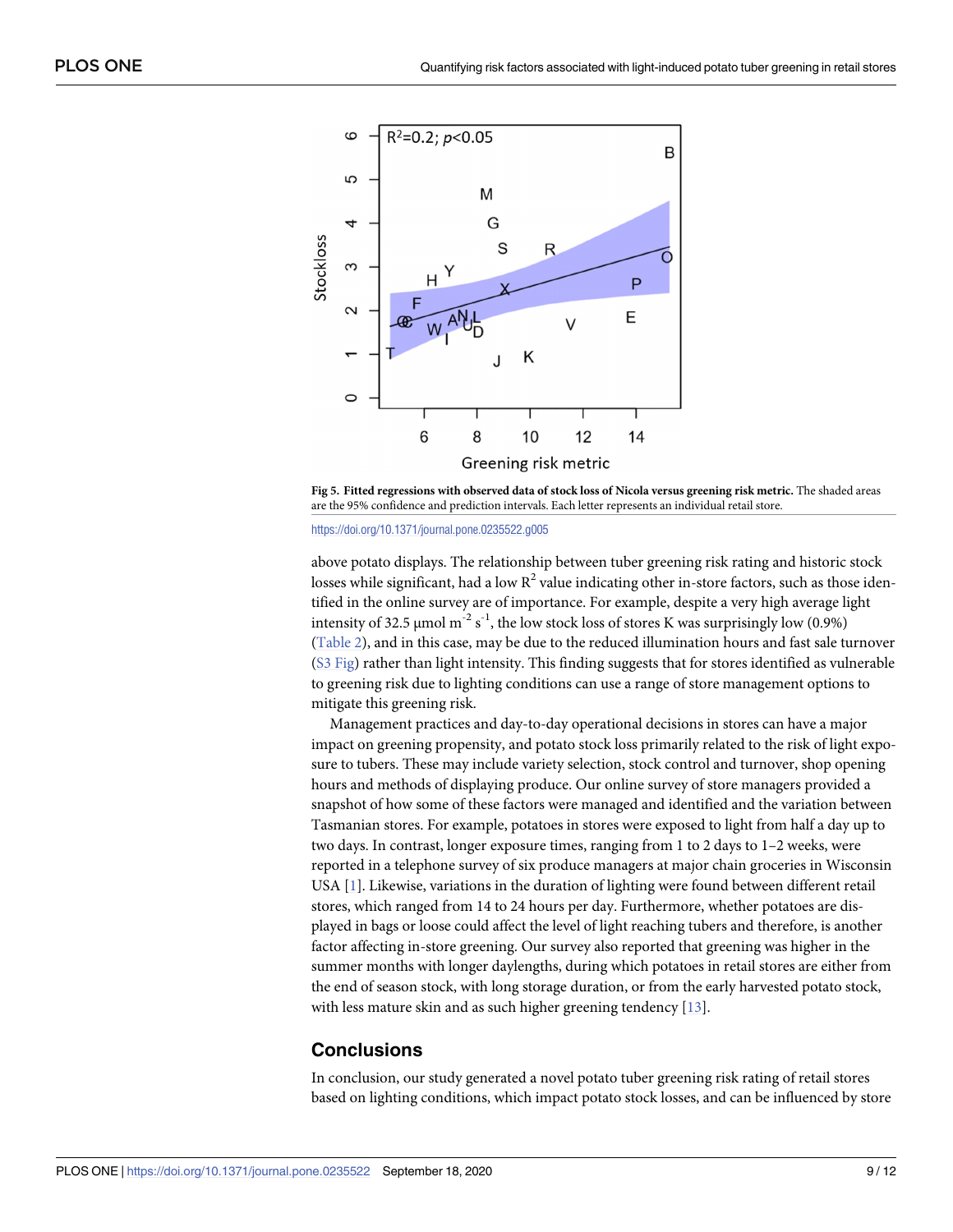<span id="page-9-0"></span>management practices. Future models, predicting in-store greening, could be expanded to take into consideration other store conditions and management practices that may affect greening such as temperature, lighting duration, average time till sale, and light protection during non-retail periods. As perceived by store managers, our survey showed that greening was identified as the primary reason for customers not purchasing potatoes, in accordance with a previous survey in the USA  $[1]$  $[1]$  $[1]$ . In order to reduce in-store greening, future research should consider the manipulation of lighting conditions, by testing different combinations of light wavelengths to determine the optimal spectral composition for reducing greening propensity. The LED technology [\[24\]](#page-11-0) could potentially be designed to avoid specific wavelengths, such as blue light, to limit greening. Furthermore, innovative packaging types, that limit the level of photosynthetically active radiation reaching potatoes and/or filter blue wavelengths may offer potential to control or reduce greening on store shelves while enhancing their appeal to the consumer.

## **Supporting information**

**S1 [Fig](http://www.plosone.org/article/fetchSingleRepresentation.action?uri=info:doi/10.1371/journal.pone.0235522.s001). Weighting factor used to calculate greening risk.** The weighting factor was calculated using the chlorophyll concentration of Nicola, after 120 hours of light exposure, at different light wavelengths (370, 420, 450, 530, 620, 660, and 735 nm). Given the observed chlorophyll, values were linearly interpolated for all wavelengths (325–735 nm) between each pair of points. (TIF)

**S2 [Fig](http://www.plosone.org/article/fetchSingleRepresentation.action?uri=info:doi/10.1371/journal.pone.0235522.s002). Fitted regression with greening risk metric versus ceiling height.** The shaded areas are the 95% confidence and prediction intervals. Each letter represents an individual retail store.

(TIF)

**S3 [Fig](http://www.plosone.org/article/fetchSingleRepresentation.action?uri=info:doi/10.1371/journal.pone.0235522.s003). Survey questionnaire on potato greening with 17 retail store/produce managers in Tasmania.** Each letter represents an individual retail store. (TIF)

**S1 [Table.](http://www.plosone.org/article/fetchSingleRepresentation.action?uri=info:doi/10.1371/journal.pone.0235522.s004) Distance between the stores ceilings and the potato shelf displays in 25 Tasmanian retail stores.** Data represent the closest and furthest distance measured. Values are presented in meters (m).

(TIF)

**S1 [File.](http://www.plosone.org/article/fetchSingleRepresentation.action?uri=info:doi/10.1371/journal.pone.0235522.s005) Unstandardized light spectra in 25 Tasmanian retail stores.** In each store, around 15 measurements were taken randomly around the potato display area, at shelf height, shown as multiple spectra in each graph. Raw DN refers to raw digital numbers. (PDF)

## **Acknowledgments**

We thank Dr Jim Weller for access to and support with the LED lighting in the growth chambers and Dr Juliane Bendig for technical assistance with the spectroradiometer.

#### **Author Contributions**

**Conceptualization:** Sabine Tanios, Alieta Eyles, Robert S. Tegg, Calum R. Wilson.

**Data curation:** Sabine Tanios, Ross Corkrey, Calum R. Wilson.

**Formal analysis:** Sabine Tanios, Ross Corkrey.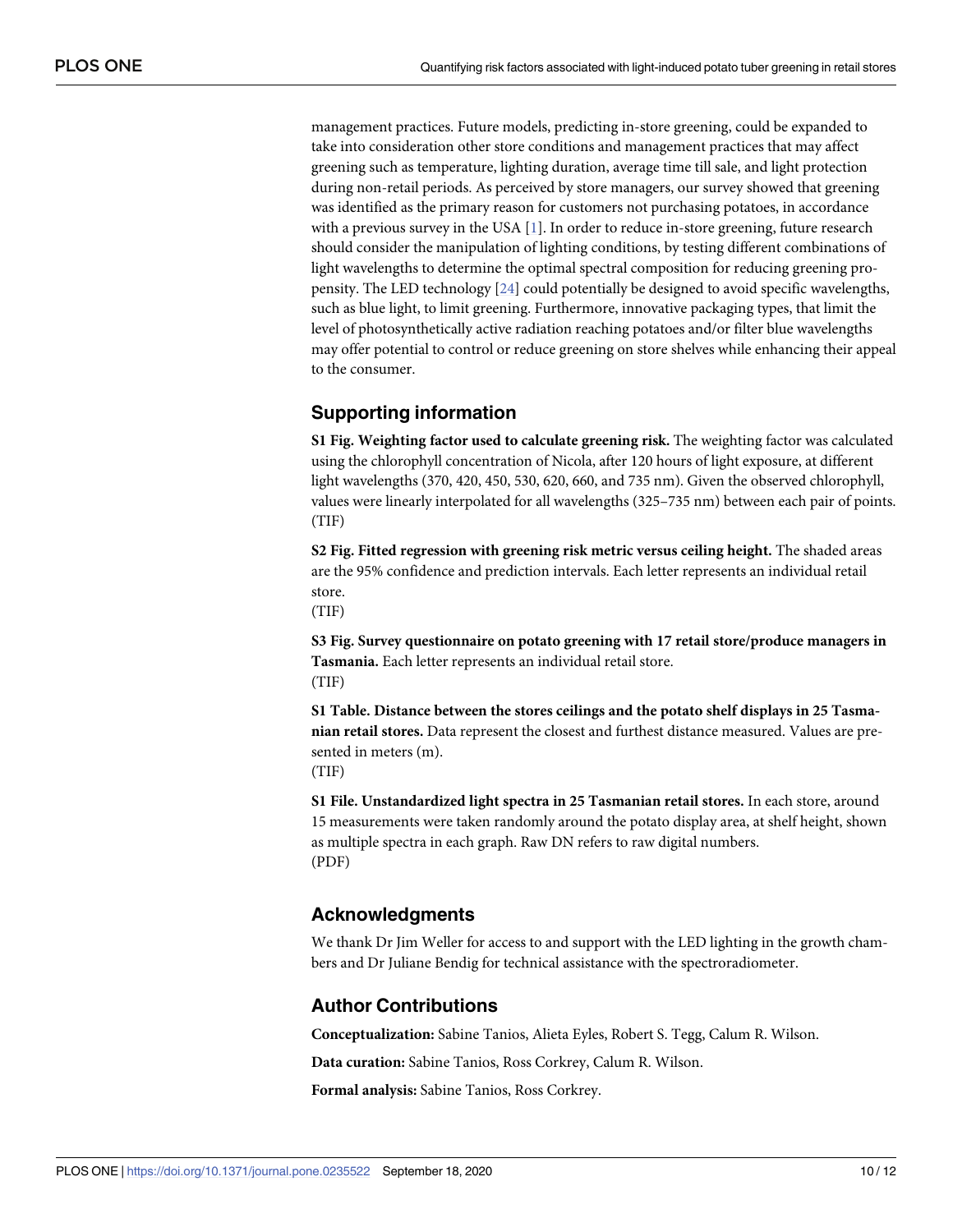<span id="page-10-0"></span>**Funding acquisition:** Calum R. Wilson.

**Investigation:** Sabine Tanios, Alieta Eyles, Robert S. Tegg, Tamilarasan Thangavel.

**Methodology:** Sabine Tanios, Alieta Eyles, Ross Corkrey, Robert S. Tegg, Tamilarasan Thangavel, Calum R. Wilson.

**Project administration:** Calum R. Wilson.

**Resources:** Calum R. Wilson.

**Supervision:** Alieta Eyles, Robert S. Tegg, Tamilarasan Thangavel, Calum R. Wilson.

**Validation:** Alieta Eyles, Ross Corkrey, Robert S. Tegg, Calum R. Wilson.

**Writing – original draft:** Sabine Tanios.

**Writing – review & editing:** Sabine Tanios, Alieta Eyles, Ross Corkrey, Robert S. Tegg, Tamilarasan Thangavel, Calum R. Wilson.

#### **References**

- **[1](#page-0-0).** Bamberg J, Moehninsi NR, Suriano J. Variation for tuber greening in the diploid wild potato Solanum microdontum. Am. J. Potato Res. 2015; 92: 435–443.
- **[2](#page-0-0).** Tanios S, Eyles A, Tegg R, Wilson C. Potato tuber greening: a review of predisposing factors, management and future challenges. Am. J. Potato Res. 2018; 95: 248–57.
- **[3](#page-0-0).** Fernqvist F, Ekelund L. Consumer attitudes to potatoes and possible differentiation paths of the commodity–the case of Sweden. Acta Hortic. 2009; 831: 313–318.
- **[4](#page-0-0).** Anstis PJP, Northcote DH. Development of chloroplasts from amyloplasts in potato tuber discs. New Phytol. 1973; 72: 449–463.
- **[5](#page-0-0).** Edwards EJ. The accumulation of chlorophylls and glycoalkaloids in stored tubers. PhD thesis, Nottingham Trent University. 1997.
- **[6](#page-0-0).** Yamaguchi M, Hughes DL, Howard FD. Effect of color and intensity of fluorescent lights and application of chemical and waxes on chlorophyll development of white rose potatoes. Am. J. Potato Res. 1960; 37: 229–236.
- **7.** Liljemark A, Widoff E. Greening and solanine development of white potatoes in various types of consumer packages. Am. J. Potato Res.1960; 28: 589–602.
- **[8](#page-0-0).** Patil BC, Salunkhe DK, Singh B. Metabolism of solanine and chlorophyll in potato tubers as affected by light and specific chemicals. J. Food Sci. 1971; 36: 474–476.
- **[9](#page-1-0).** Percival G. Light-induced glycoalkaloid accumulation of potato tubers (Solanum tuberosum L). J. Sci. Food Agric. 1999; 79: 1305–1310.
- **[10](#page-1-0).** Olsen NL, Brandt T, Price WJ. The impact of retail light source on greening of russet Burbank potato tubers. Am. J. Potato Res. 2017; 95: 123–129.
- **[11](#page-1-0).** Petermann JB, Morris SC. The spectral responses of chlorophyll and glycoalkaloid synthesis in potato tubers (Solanum tuberosum). Plant Sci. 1985; 39: 105–110.
- **[12](#page-1-0).** Virgin HI, Sundqvist C. Pigment formation in potato tubers (Solanum tuberosum) exposed to light followed by darkness. Physiol Plant. 1992; 86: 587–592.
- **[13](#page-1-0).** Tanios S, Thangavel T, Eyles A, Tegg R, Nichols D, Corkrey R, et al. Suberin deposition in potato periderm: a novel resistance mechanism against tuber greening. New Phytol. 2020; 225: 1273–1284. <https://doi.org/10.1111/nph.16334> PMID: [31758555](http://www.ncbi.nlm.nih.gov/pubmed/31758555)
- **[14](#page-2-0).** Porra R, Thompson W, Kriedemann P. Determination of accurate extinction coefficients and simultaneous equations for assaying chlorophylls a and b extracted with four different solvents: verification of the concentration of chlorophyll standards by atomic absorption spectroscopy. Biochim Biophys Acta Bioenerg. 1989; 975: 384–94.
- **[15](#page-3-0).** R Core Team. R: A language and environment for statistical computing. R Foundation for Statistical Computing, Vienna. 2019.
- **[16](#page-7-0).** Kamiya A, Ikegami I, Hase E. Effects of light on chlorophyll formation in cultured tobacco cells, I. I. blue light effect on 5-aminolevulinic acid formation. Plant Cell Physiol. 1983; 24: 799–809.
- **[17](#page-7-0).** Wang H, Gu M, Cui J, Shi K, Zhou Y, Yu J. Effects of light quality on CO2 assimilation, chlorophyll-fluorescence quenching, expression of Calvin cycle genes and carbohydrate accumulation in Cucumis